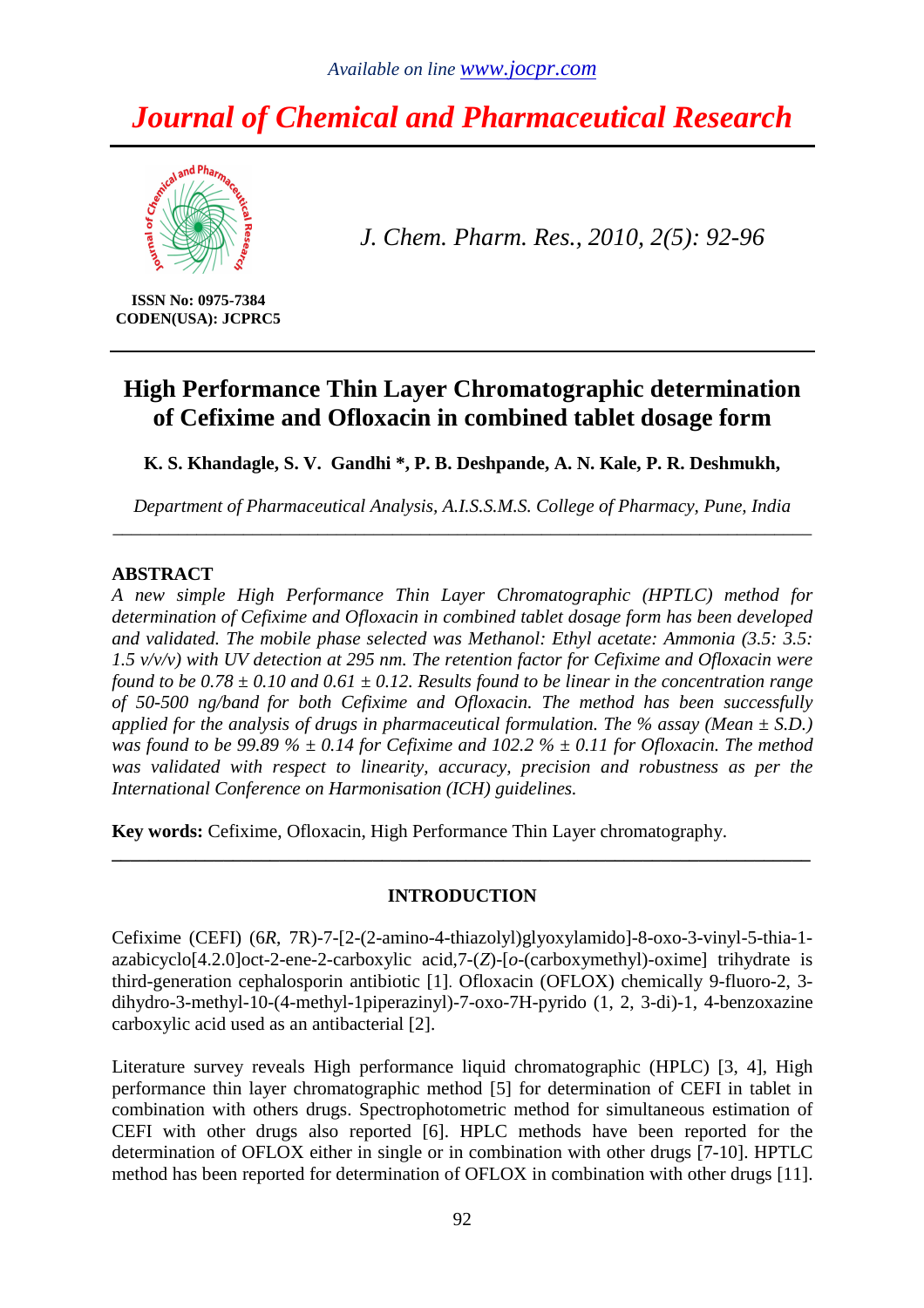Spectrophotometric methods for simultaneous estimation of OFLOX with other drugs also reported [12-14].

No work has been reported for the determination of the CEFI and OFLOX in combined tablet dosage form by HPTLC method. This paper presents HPTLC method for determination of Cefixime and Ofloxacin in combined tablet dosage form. The proposed method is optimized and validated as per the International Conference on Harmonization (ICH) guidelines [15].

#### **EXPERIMENTAL SECTION**

#### **Chemicals and reagents**

Analytically pure samples of CEFI and OFLOX were kindly supplied by Cipla Ltd. (Solan, H.P.). Methanol, Ammonia and Ethyl acetate (all AR grade) were used for the method development. The pharmaceutical dosage form used in this study was CEFI-O 200 Tablets (Accent Pharma, Puducherry, India) labeled to contain 200 mg of Cefixime and 200 mg of ofloxacin per tablet were procured from local market.

#### **Instrumentation and chromatographic conditions**

The samples were spotted in the form of bands of width of 6 mm with space between bands of 5 mm, with a 100 µL sample syringe (Hamilton, Bonaduz, Switzerland) on precoated silica gel aluminium plate 60 F<sub>254</sub> (10 cm  $\times$ 10 cm) with 250 µm thickness (E. MERCK, Darmstadt, Germany) using a CAMAG Linomat 5 sample applicator (Switzerland). The slit dimensions  $5 \text{ mm} \times 0.45 \text{ mm}$  and scanning speed of 20 mm/sec was employed.

The linear ascending development was carried out in 10 cm  $\times$  10 cm twin trough glass chamber (CAMAG, Muttenz, Switzerland) using Methanol: Ethyl acetate: Ammonia (3.5: 3.5: 1.5  $v/v/v$ ) as mobile phase. The optimized chamber saturation time for mobile phase was 25 min. The length of chromatogram run was 9 cm and development time was approximately 20 min. TLC plates were dried in a current of air with the help of a hair drier. Densitometric scanning was performed on CAMAG thin layer chromatography scanner at 295 nm for all developments operated by WINCATS software version 1.4.2. The source of radiation utilized was deuterium lamp emitting a continuous UV spectrum between 200 to 400 nm.

## **Preparation of standard stock solutions**

Standard stock solution of CEFI and OFLOX was prepared by dissolving 5 mg of each drug in 10 mL of methanol separately to get concentration of 0.5 mg/mL from which 1 mL was further diluted to 10 mL to get stock solution of 50 ng/ $\mu$ L of each drug.

#### **Selection of Detection Wavelength**

After chromatographic development bands were scanned over the range of 200-400 nm and the spectra were overlain. It was observed that both drugs showed considerable absorbance at 295 nm. So, 295 nm was selected as the wavelength for detection as shown in Fig. 1.

## **Preparation of Calibration Curve**

The standard stock solutions of CEFI and OFLOX (50 ng/ $\mu$ L each) were applied by overspotting on TLC plate in range of 1, 2, 4, 6, 8 and 10 µL with the help of CAMAG 100 µL sample syringe, using Linomat 5 sample applicator. The plate was developed and scanned under above established chromatographic conditions. Each standard in five replicates was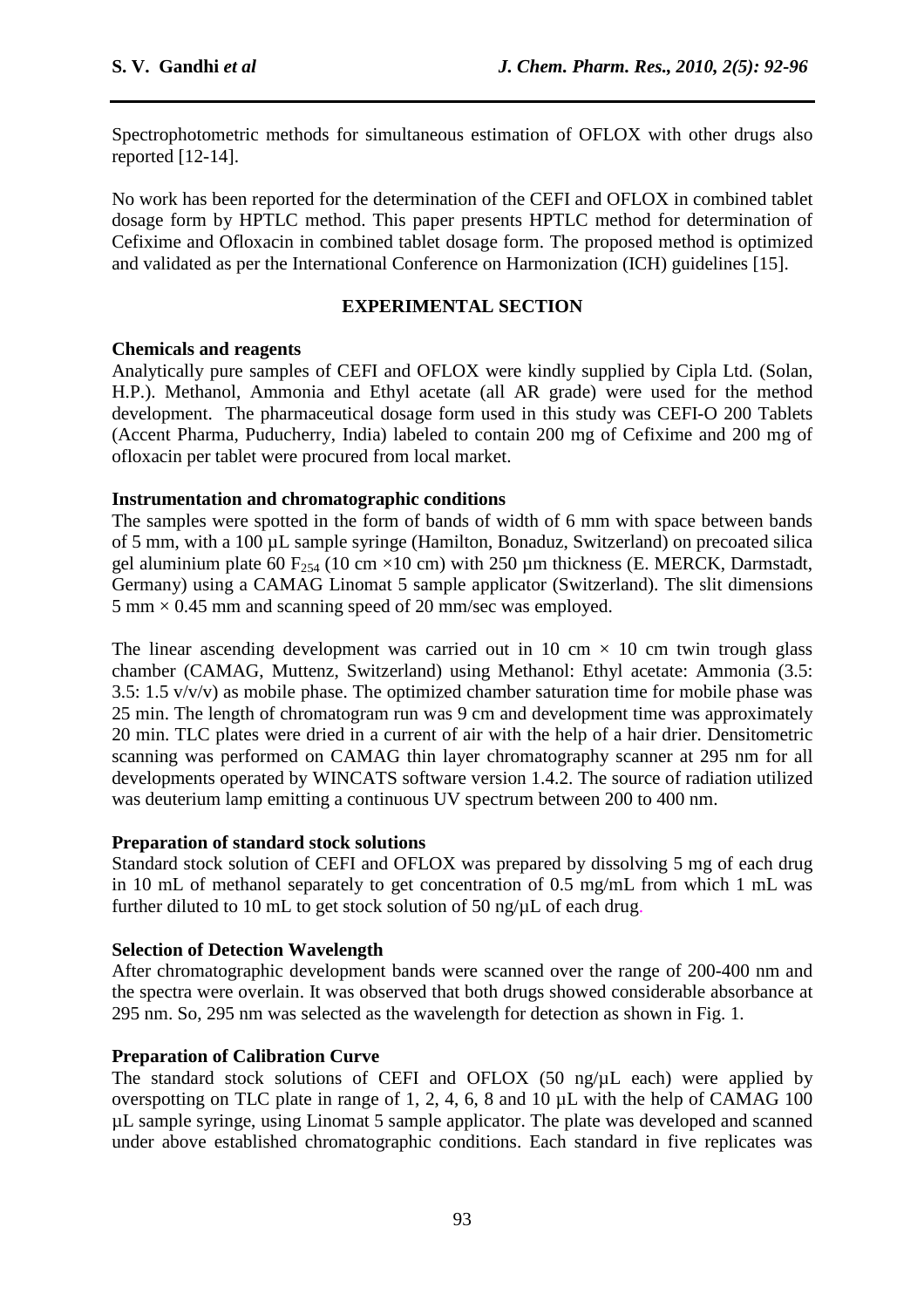analyzed and peak areas were recorded. Calibration curves of CEFI and OFLOX were plotted separately of peak area vs respective concentration of CEFI and OFLOX.



**Fig. 1: Overlain spectra of CEFI and OFLOX** 

## **Analysis of Tablet Formulation**

Twenty tablets were weighed accurately and finely powdered. A quantity of powder equivalent to 5 mg of OFLOX was weighed and dissolved in 10 mL of methanol. The solution was filtered using Whatman paper No. 41 and 1 mL of filtrate was further diluted to 10 mL. Two µL volume of this solution was applied on TLC plate. After chromatographic development peak areas of the bands were measured at 295 nm and the amount of each drug present in sample was estimated from the respective calibration curves. Procedure was repeated six times for the analysis of homogenous sample.

#### **Robustness Studies**

In the robustness study, the influence of small, deliberate variations of the analytical parameters on peak area of the drugs was examined. Factors varied were development distance  $(\pm 5\%)$ , time from application to development  $(0, 10, 20, \text{ and } 30 \text{ min})$  and from development to scanning (0, 30, 60, and 90 min). One factor at a time was changed to estimate the effect. Robustness of the method was checked at a concentration level of 400 ng/ band for both the drugs. The results of robustness data obtained are given in Table1.

| Sr. No. | <b>Parameter Varied</b>                      | ^EFI | OFLOX |
|---------|----------------------------------------------|------|-------|
|         | Development distance                         | 0.98 |       |
|         | Time from application to development (Mins.) | 0 79 | 0.64  |
|         | Time from development to scanning (Mins.)    |      | -07   |

**Table 1: Robustness Data in Terms of Peak Area (% RSD)** 

#### **Recovery Studies**

To check the accuracy of the method, recovery studies were carried out by addition of standard drug solution to pre-analyzed sample solution at three different levels 50, 100 and 150 %. The percentages of recoveries were calculated, results of which are represented in Table 2*.*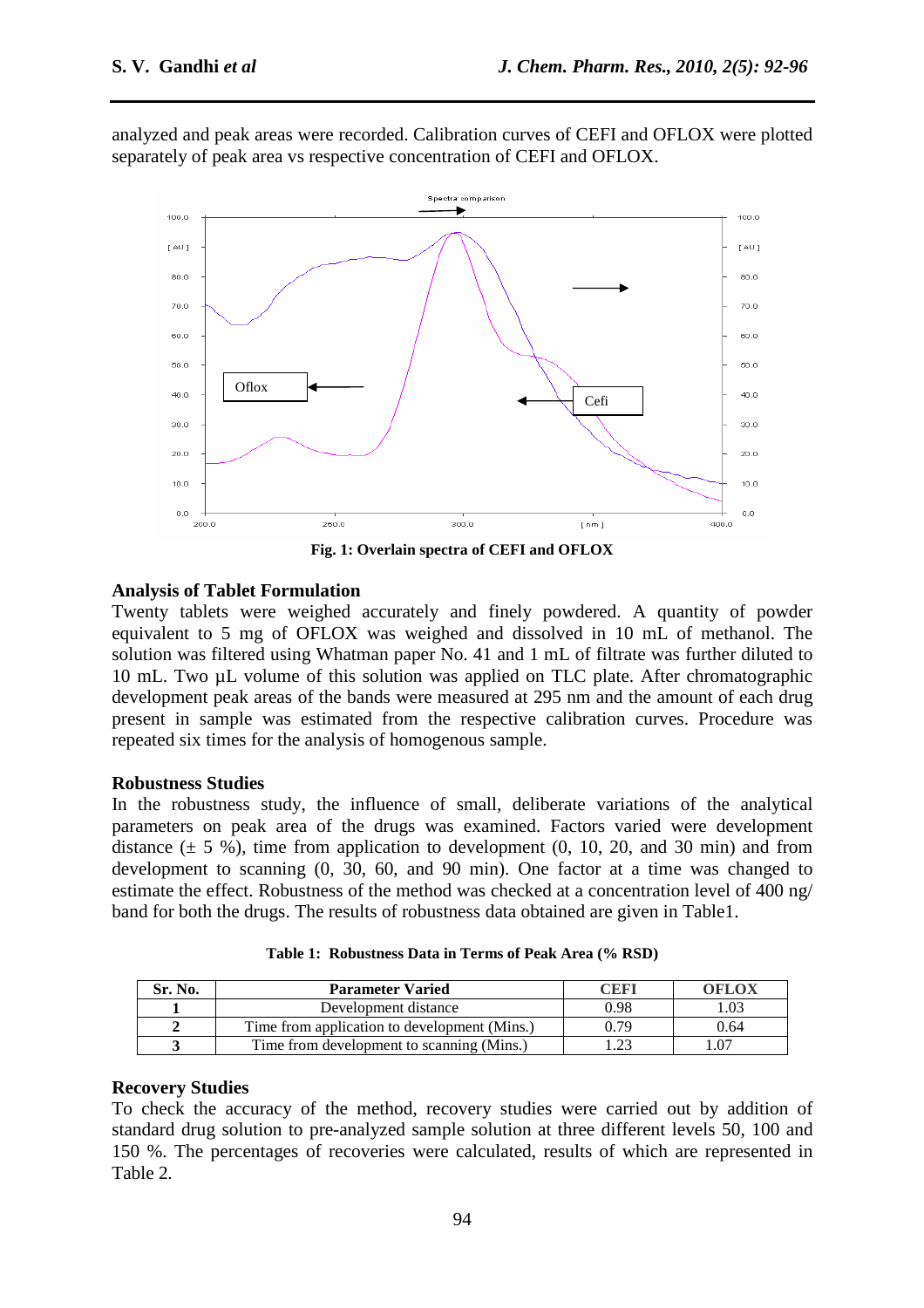| Drug         | Amount taken<br>(ng/band) | <b>Amount added</b><br>(ng/band) | <b>Total amount found</b><br>(ng/band) | % Recovery | $%$ RSD <sup>a</sup> |
|--------------|---------------------------|----------------------------------|----------------------------------------|------------|----------------------|
| <b>CEFI</b>  | 100                       | 50                               | 148.98                                 | 99.32      | 0.50                 |
|              | 100                       | 100                              | 204.41                                 | 102.20     | 0.87                 |
|              | 100                       | 150                              | 249.53                                 | 99.81      | 1.06                 |
| <b>OFLOX</b> | 100                       | 50                               | 147.51                                 | 98.34      | 0.46                 |
|              | 100                       | 100                              | 206.92                                 | 103.46     | 1.58                 |
|              | 100                       | 150                              | 254.19                                 | 101.67     | 0.86                 |

#### **Table 2: Recovery Studies of CEFI and OFLOX**

*<sup>a</sup>Average of three determinations* 

#### **RESULTS AND DISCUSSION**

Different mobile phases containing various ratios of Methanol, Toluene, Triethylamine, Chloroform, Ethyl acetate, Ammonia were examined (data not shown). Finally the mobile phase containing Methanol: Ethyl acetate: Ammonia (3.5: 3.5: 1.5, v/v/v) was selected as optimal for obtaining well defined and resolved peaks. The optimum wavelength for detection and quantitation used was 295 nm. The retention factors for CEFI and OFLOX were found to be  $0.78 \pm 0.10$  and  $0.61 \pm 0.12$  respectively. Representative densitogram of mixed standard solution of CEFI and OFLOX is shown in Fig. 2.



**Fig. 2.** Representative densitogramof mixed standard solution of OFLOX (200 ng/band,  $R_f = 0.61 \pm 0.10$ ) and CEFI (200 ng/band,  $R_f = 0.78 \pm 12$ ).

Straight-line calibration graphs were obtained for CEFI and OFLOX in the concentration range 50-500 ng/band for both the drugs with high correlation coefficient  $> 0.982$ . The proposed method was also evaluated by the assay of commercially available tablets containing CEFI and OFLOX. The % assay (Mean  $\pm$  S.D.) was found to be 99.89  $\pm$  0.14 for CEFI and  $102.2 \pm 0.11$  for OFLOX. Robustness of the method checked after deliberate alterations of the analytical parameters showed that areas of peaks of interest remained unaffected by small changes of the operational parameters (%  $RSD < 2$ ), which demonstrated